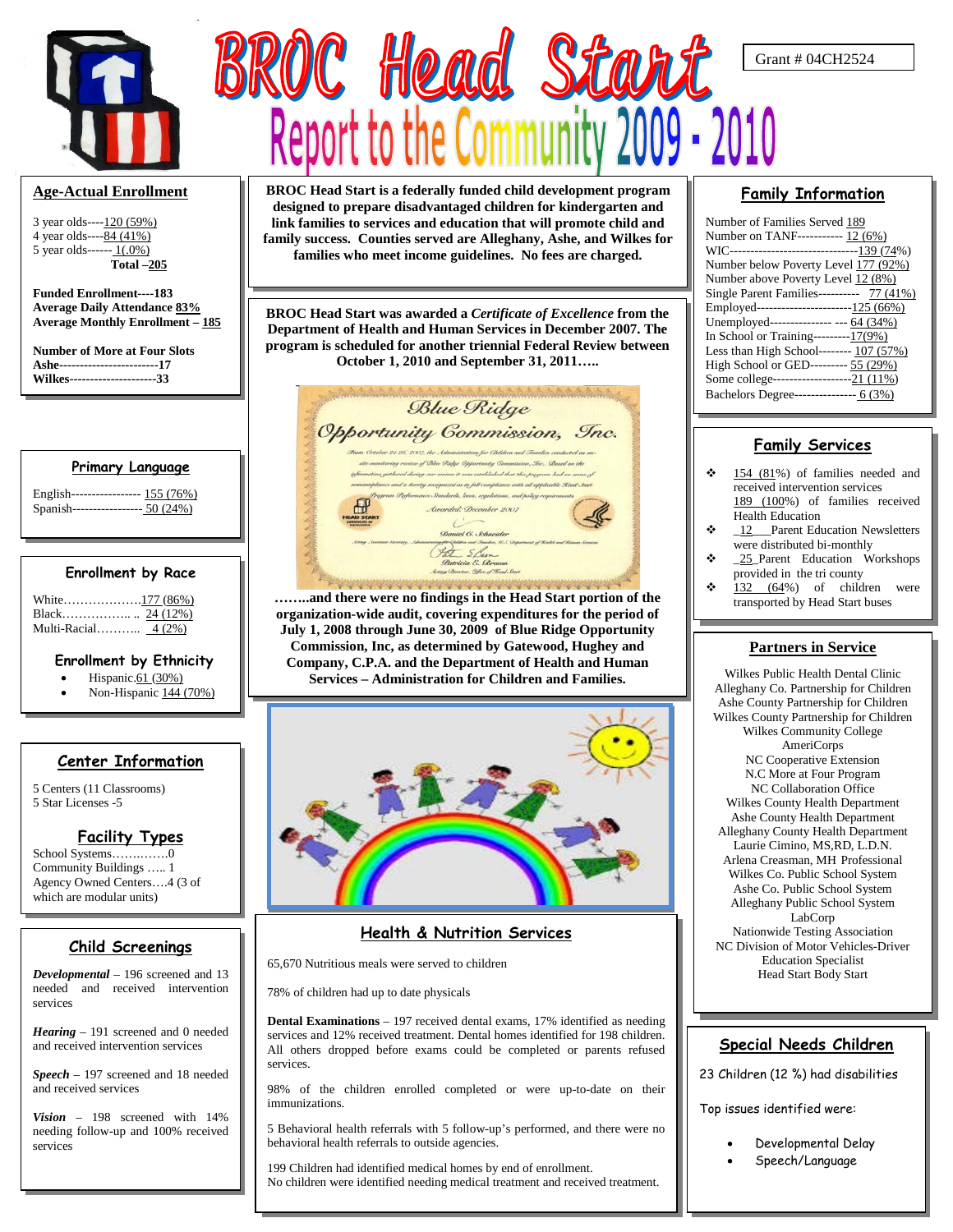



#### **Volunteer Information**

Total Number of Volunteers – 446 Current/Former HS Parent/Guardians - 228 Total Volunteer Service Hours – 7,130.25 Total Volunteer Dollars - \$62,878.14 Total of Other In-Kind Amount - \$29,197.86 Grand Total - \$92,076.00

65 Parents and Guardians volunteered to transport their children to and from the Head Start Centers.

Congratulations to the Centers Top Volunteers

Cub Creek Center – Jason Smith– 118 Hours Gap Civil Center – Nicole Kroeger – 48 Hours Lomax Center – Dale Billings – 69.5 Hours N. Wilkesboro Center – Tabitha Hamby – 107 Hours Sizemore Center – Andrew Widner – 237.5

Congratulations to Roy Grubb, Parent of the Year from the Lomax Head Start Center. Mr. Grubb received this honor by volunteering the most hours from September through December 2009.

All volunteers have made an enormous difference in the day-to-day operations at the Head Start centers, and with the program.

Thank You Volunteers!

#### **Special Initiatives**

- In June, 2009, BROC Head Start applied for the Head Start Body Start (HSBS) Play Space Grant award. These grant funds were specifically earmarked for outdoor play space enhancements at the Sizemore Head Start center. On September 24, 2009 BROC Head Start received a check in the amount of \$4,828.19. An Outdoor Learning Environment (OLE) Committee has been formed and plans are underway for an enhanced and safe OLE playground at the Sizemore center.
- BROC Head Start has applied for the E-rate discounts from the Schools and Libraries Universal Service Administrative Company (USAC). Erate provides discounts to assist in the service categories: Telecommunications Services, Internet Access, and Internal Connection other than basic maintenance, and Basic Maintenance of internal connections. BROC Head Start is now waiting for the Funding Commitment Decision Letter which contains the USAC decision on funding request. If accepted, BROC Head Start will receive discounts of up to 90% of the costs of eligible services.

The program had 46 Employees and 12 (26%) were current or former Head Start Parents.

The program had 3 contracted staff. One (34%) was a current or former Head Start Parent.

#### **Parent Involvement Activities**

The tri-county Parent of the Year is Roy Grubb from the Lomax Head Start Center! He won this honor by volunteering the most hours of any other parent during the July-December time period. He received an honorary plaque from the NC Head Start Association, as well as a gift and framed certificate from BROC Head Start.

Parent/Teacher conferences were held this program year in the months of October and in March.

Head Start Center Parent Committee meetings were held monthly at three of the centers and bi-monthly at two centers.

A total of 29 meetings were held this year with the following educational topics provided by speakers:

- Automobile Maintenance
	- BROC Housing/Weatherization Program
- Budget Friendly Meals
- Curriculum Planning
- Expanded Food & Nutrition Education
- Fire Safety Issues
- Healthy Marriages/Healthy Relationships
- Raise a Reader Program
- Transition to Kindergarten

Head Start Parent Activity Projects Chosen:

3 Centers Chose Scrapbooking with Family 2 Centers Chose Family Photos

78 (38%) enrolled children's fathers/father figures participated in the scheduled father/male involvement activities.

#### **Teacher Information**

100% of classrooms have Teacher or Assistant with Associate or Bachelor Degree

50% of classrooms have Assistants with an Associate's or Bachelor Degree

54% of Teachers have a Bachelors Degree or Higher

Average Annual Teacher Salary \$17,650.00

30% of teachers are enrolled in higher degree programs

#### I **Program Governance Training**

- An overview of Program Governance was provided to parents at the each of the first Center Parent Meetings, with a more in-depth training being provided to the Center Parent Committee Officers after they were elected.
- Governing Body Roles and Responsibility training was provided to Board Members and Policy Council.
- Program Self-Assessment Training was provided to Board Members and Policy Council.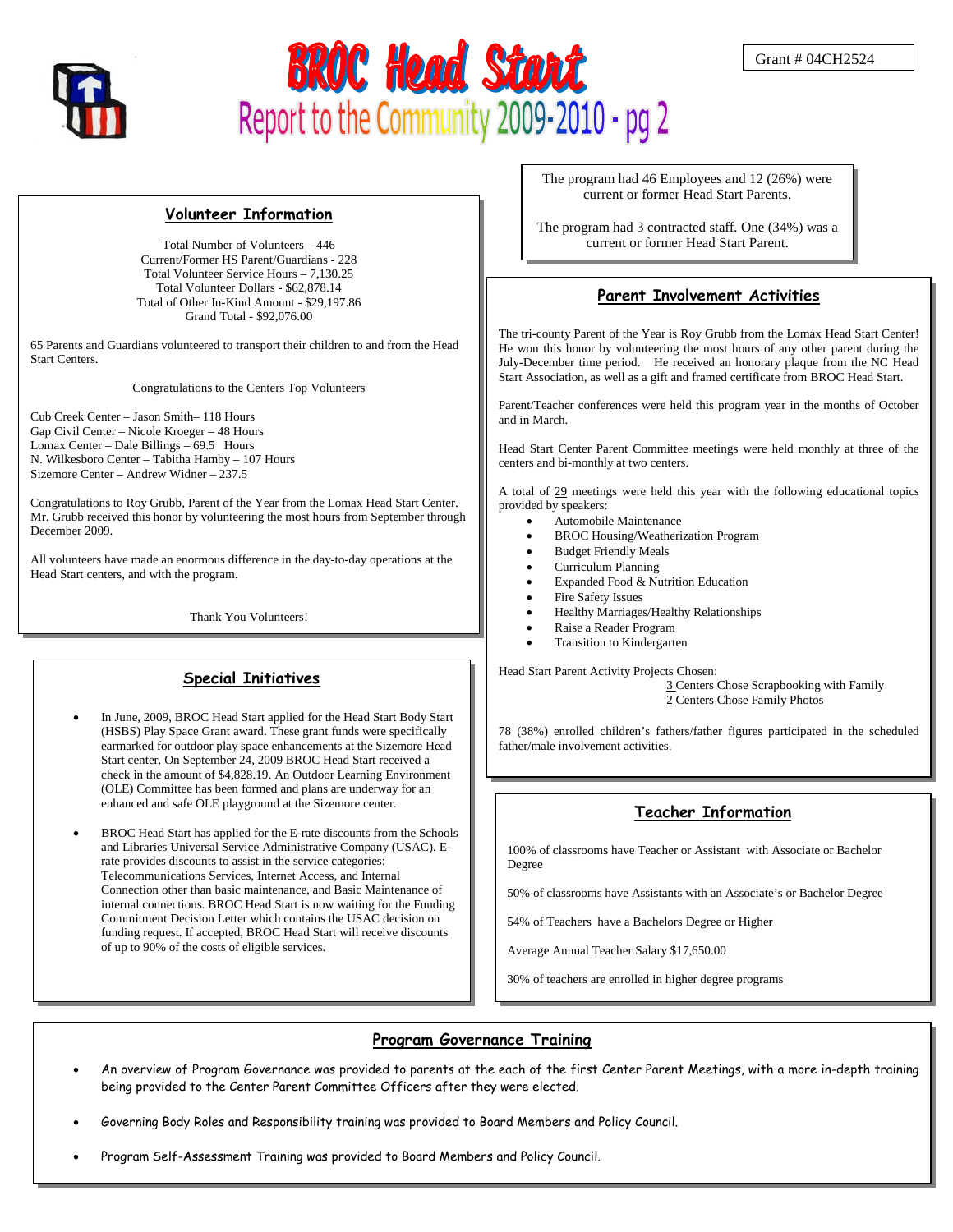



# *BROC HEAD START OUTCOMES* **GAI NS AND AVERAGES FOR ALL CLASSROOMS - FY 2009-2010** m. т П

#### **School Readiness Efforts**

- Obtained the North Carolina Standard Course of Study for Kindergarten
- Developed a Child's Interest Survey that is completed by the parent at the beginning of the program year
- IMIL (I'm Moving, I'm Learning) curriculum implemented into the daily activity plans
- Children took field trips to the local elementary schools to visit kindergarten classrooms
- Kindergarten Readiness Checklist was completed on all children attending kindergarten in the fall
- Kindergarten Teacher spoke to parents at the Parent Meetings to discuss transition into the school environment
- Transition Handouts were given to all parents at the end of the program year to help with the transition from Head Start to kindergarten
- Continued to implement the Raising A Reader Program to promote literacy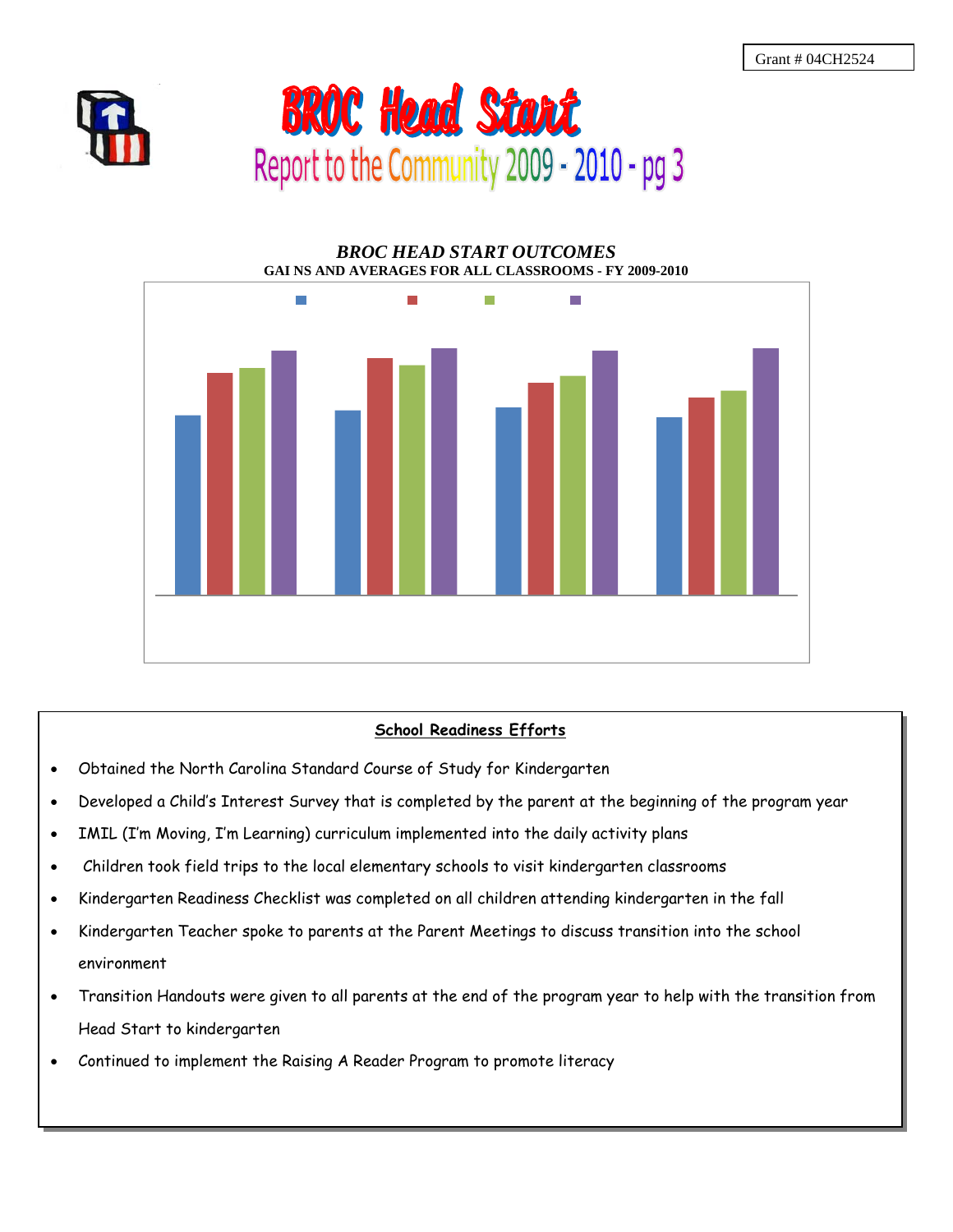

# Report to the Community 2009 - 2010 - pg 4

#### **2009-2010 Budget Expenditures Through June 30, 2010**

| <b>DHHS - ACF Funds</b>      | 2009-2010  | YTD<br>Expenditures | Target % | <b>Balance</b> |
|------------------------------|------------|---------------------|----------|----------------|
| Program Account 22           | Allocation |                     | Expended |                |
| Personnel                    | 740,728.00 | 740,728.00          | 10%      | 0.00           |
| Fringe                       | 373,236.00 | 351,412.00          | 94%      | 21,824.00      |
| Travel                       | 2,000.00   | 2,000.00            | 100%     | 0.00           |
| Equipment                    | 50,000.00  | 47,046.00           | 100%     | 0.00           |
| <b>Supplies</b>              | 35,500.00  | 53,781.00           | 151%     | (18, 281.00)   |
| <b>Contract Services</b>     | 43,750.00  | 30,129.00           | 69%      | 13,621.00      |
| Facilities/Construction      | 0.00       | 0.00                |          | 0.00           |
| Other: (utilities, phone,    |            |                     |          |                |
| insurance                    | 255,747.00 | 260,285.00          | 102%     | (4,538.00)     |
| licenses, maintenance, etc.) |            |                     |          |                |
| <b>Indirect Charges</b>      | 81,000.00  | 81,000.00           | 100%     | 0.00           |

**Total**

**1,581,961.00 1,569,335.00 100% 12,626.00**

| <b>DHHS - ACF Funds</b>    | In-kind Needed | Received To<br>Date | <b>Balance Needed</b> |      |
|----------------------------|----------------|---------------------|-----------------------|------|
| Program Account 22         | 2009-2010      |                     |                       |      |
| Non-Federal Match @ 15.48% | 272,373.00     | 272,373.00          | 0%                    | 0.00 |

| DHHS - ACF Funds                                    | 2009-2010  | YTD<br>Expenditures | Target % | <b>Balance</b> |
|-----------------------------------------------------|------------|---------------------|----------|----------------|
| Program Account 20                                  | Allocation |                     | Expended |                |
| <b>Staff Training &amp; Technical</b><br>Assistance | 17,623.00  | 17,623.00           | 100%     | 0.00           |

| <b>DHHS - ACF Funds</b>    | In-kind Needed | Received To<br>Date | <b>Balance Needed</b> |      |
|----------------------------|----------------|---------------------|-----------------------|------|
| Program Account 20         | 2009-2010      |                     |                       |      |
| Non-Federal Match @ 15.48% | 3,228.00       | 3,228.00            | 0%                    | 0.00 |